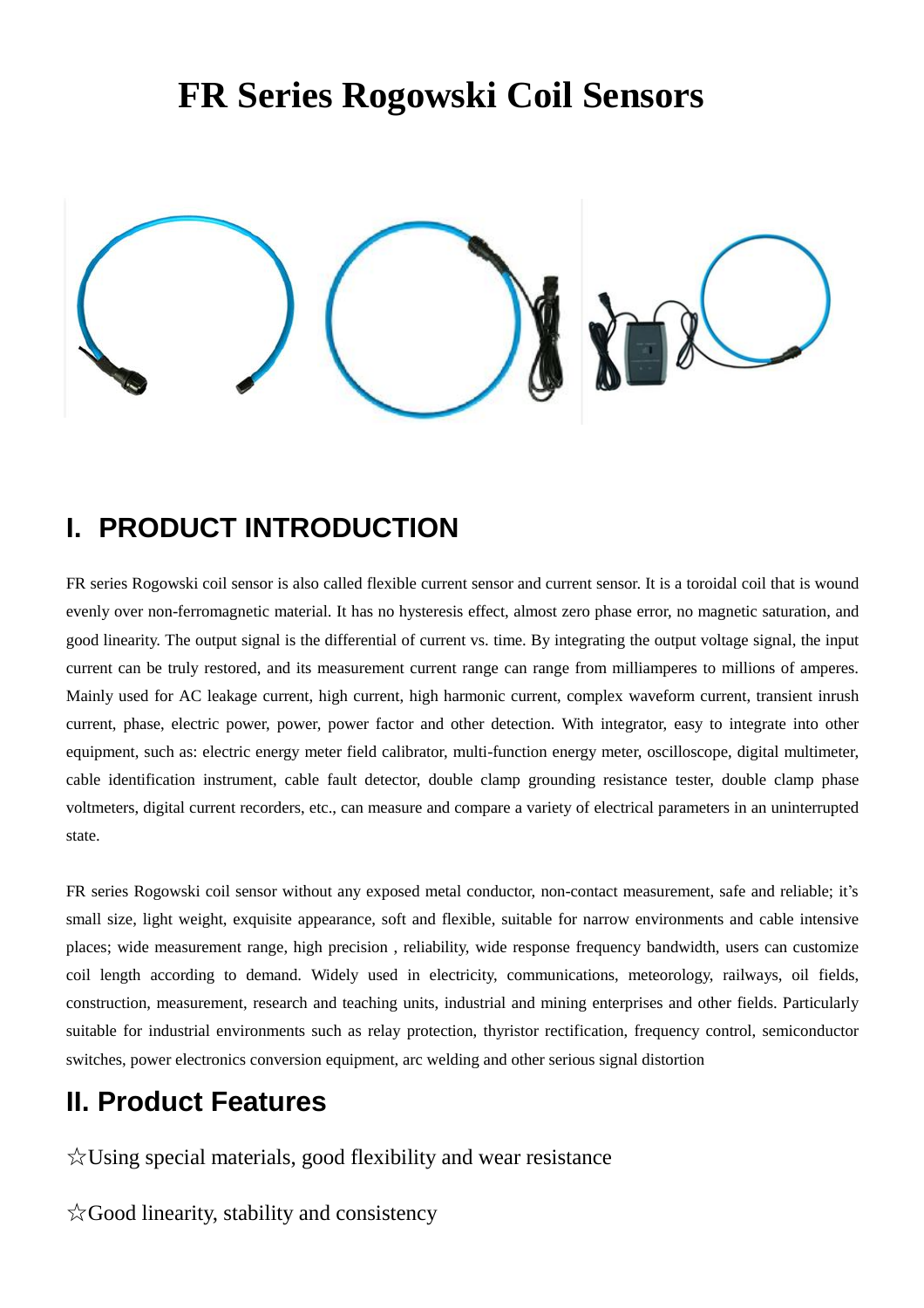☆High precision and strong anti-interference ability

☆Integraph low noise, suitable for measuring milliampere current

☆Wide broadband, suitable for measuring high-frequency current

 $\&$  Wide current range, milliampere to 100kA can be accurately measured

### **1. NAMING RULES**



#### Coil Parameters Table

| <b>Model Number</b> | <b>FR100R</b>   | <b>FR200R</b> | <b>FR300R</b> |
|---------------------|-----------------|---------------|---------------|
| <b>Coil Length</b>  | 315mm           | 630mm         | 950mm         |
| Coil Inside Dia.    | $\Phi$ 100mm    | $\Phi$ 200mm  | $\Phi$ 300mm  |
| Weight              | 80 <sub>q</sub> | 100g          | 120q          |

| <b>Model Number</b> | <b>FR100RD</b>  | <b>FR200RD</b>   | <b>FR300RD</b>    |
|---------------------|-----------------|------------------|-------------------|
| <b>Coil Length</b>  | 315mm           | 630mm            | 950 <sub>mm</sub> |
| Coil Inside Dia.    | $\Phi$ 100mm    | $\Phi$ 200mm     | $\Phi$ 300mm      |
| Weight              | 80 <sub>g</sub> | 100 <sub>g</sub> | 120g              |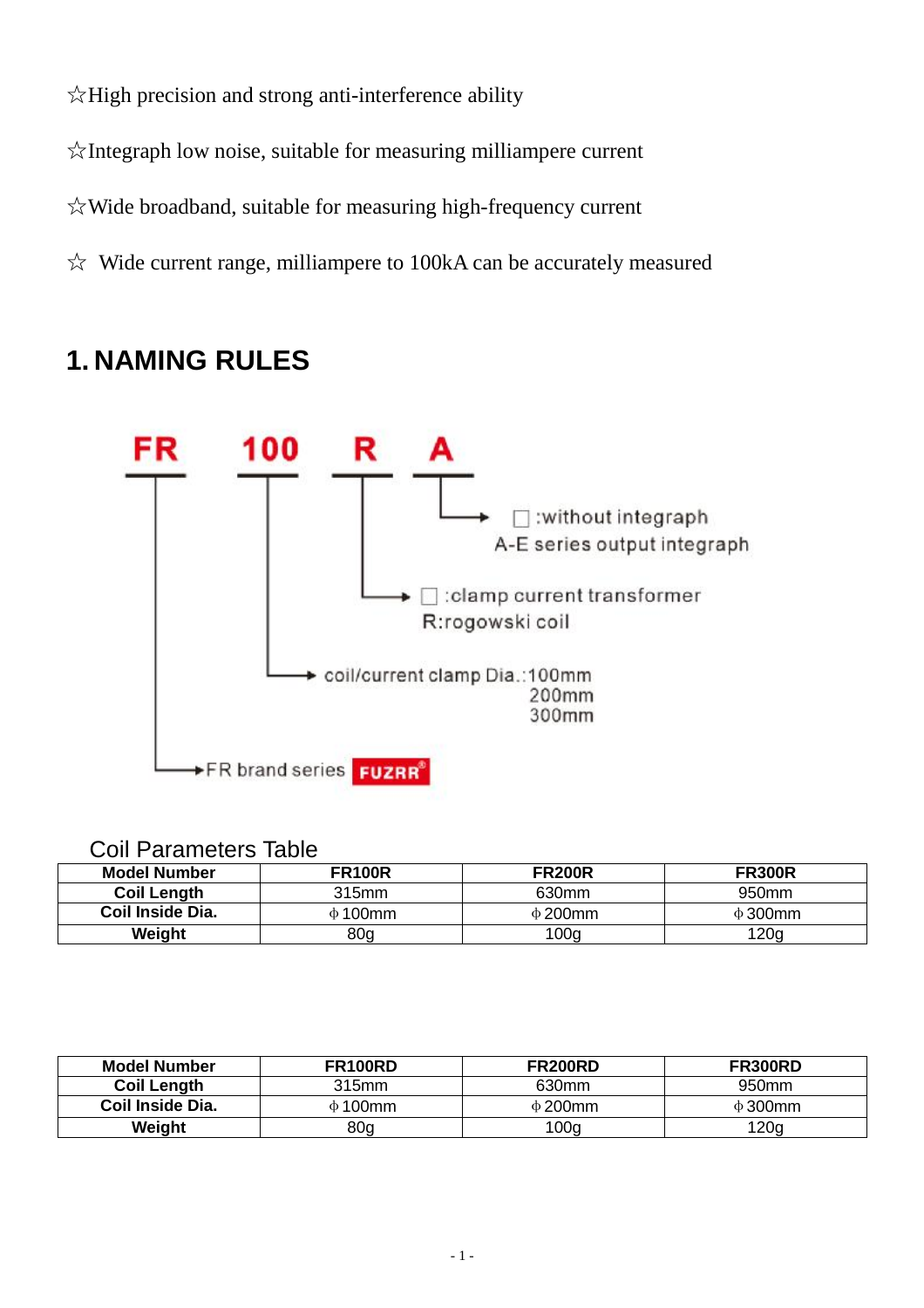# **2. Integraph Parameters Table**

| Model             | A                     | B                     | C                                          | D                     | E                                          |
|-------------------|-----------------------|-----------------------|--------------------------------------------|-----------------------|--------------------------------------------|
| Output            | AC:1V/1A              | AC:1V/100A            | DC:4~20mA/100A                             | <b>AC:3V/100A</b>     | DC:10V/100A                                |
| Signal            | AC:1V/10A             | <b>AC:1V/1000A</b>    | DC:4~20mA/1000A                            | AC:3V/1000A           | <b>DC:10V/1000A</b>                        |
|                   | <b>AC:1V/100A</b>     | AC:1V/10kA            | DC:4~20mA/10kA                             | AC:3V/10kA            | <b>DC:10V/10kA</b>                         |
| <b>Coil Color</b> | <b>Black</b>          | <b>Blue</b>           | <b>Blue</b>                                | <b>Blue</b>           | <b>Blue</b>                                |
| <b>Built-in</b>   |                       |                       | N/A                                        |                       | N/A                                        |
| <b>Battery</b>    | <b>9V Dry battery</b> | <b>9V Dry battery</b> |                                            | 9V Dry battery        |                                            |
| <b>External</b>   | <b>External power</b> | <b>External power</b> |                                            | <b>External power</b> |                                            |
| Power             | supply input:         | supply input:         | <b>External power</b><br>supply input: 24V | supply input:         | <b>External power</b><br>supply input: 24V |
| <b>Supply</b>     | $8 - 12V$             | $8 - 12V$             |                                            | $8 - 12V$             |                                            |
| Power             | 6mA                   |                       | 10mA                                       | 6mA                   | 10mA                                       |
| Consumption       |                       | 6mA                   |                                            |                       |                                            |
| Standard          | <b>BNC</b>            | <b>BNC</b>            | <b>BNC</b>                                 | <b>BNC</b>            | <b>BNC</b>                                 |
| Interface         |                       |                       |                                            |                       |                                            |

# **3. TECHNICAL PARAMETERS**

| <b>Function</b>                                   | AC leakage current, high current, high harmonic current, complex waveform<br>current, transient impulse current, phase, electric power, power, power factor,<br>etc. |  |  |
|---------------------------------------------------|----------------------------------------------------------------------------------------------------------------------------------------------------------------------|--|--|
| <b>Test Method</b>                                | Flexible CT: The output signal is the differential of current vs. time. By<br>integrating the output voltage signal, the input current can be truly restored.        |  |  |
| <b>Coil Line Thickness Dia.</b>                   | $\Phi$ 8mm                                                                                                                                                           |  |  |
| Output                                            | only coil output: 100mV/1000A, output of the supporting integrator see the<br>Integraph Parameters Table                                                             |  |  |
| <b>Power Supply Voltage</b>                       | supply integrator voltage                                                                                                                                            |  |  |
| <b>Low Current Indication</b>                     | have                                                                                                                                                                 |  |  |
| <b>Accuracy Level</b>                             | $\pm$ 1.0% FS (23 °C $\pm$ 2 °C, 70% RH or less, the wire is at the center of the coil)                                                                              |  |  |
| <b>Phase Error</b>                                | $\leq 1^{\circ}$ (50Hz/60Hz; 23℃±2℃)                                                                                                                                 |  |  |
| <b>Out Interface</b>                              | BNC connector (optional audio plug, banana plug, bare wire)                                                                                                          |  |  |
| <b>Output Line Length</b>                         | pliers to adapter 50cm, signal output 2m                                                                                                                             |  |  |
| <b>Electric Field Interference</b>                | hysteresis effect, strong resistance to external electric field interference                                                                                         |  |  |
| <b>Conductor Position</b>                         | The tested wire is in the center of the coil, position error affects $\leq \pm 0.5\%$ FS                                                                             |  |  |
|                                                   | (1cm away from the port position)                                                                                                                                    |  |  |
| <b>Response Frequency</b>                         | without integrator: $0.1$ Hz ~ 10MHz, matched integrator: $0.1$ Hz ~ 1MHz                                                                                            |  |  |
| <b>Line Voltage</b>                               | circuit test below AC 1000V                                                                                                                                          |  |  |
| <b>Working Temperature and</b><br><b>Humidity</b> | $-20^{\circ}\text{C} \sim 50^{\circ}\text{C}$ ; below 80%rh                                                                                                          |  |  |
| Storage Temperature and<br><b>Humidity</b>        | $-10^{\circ}$ C $\sim$ 60 $^{\circ}$ C; below 70%rh                                                                                                                  |  |  |
| <b>Insulation Strength</b>                        | AC 2000V/rms (between coil and shuck)                                                                                                                                |  |  |
| <b>Suitable for Safety</b>                        | IEC1010-1, IEC1010-2-032, Pollution Level 2, CAT IV 1000V                                                                                                            |  |  |
| <b>Regulations</b>                                |                                                                                                                                                                      |  |  |